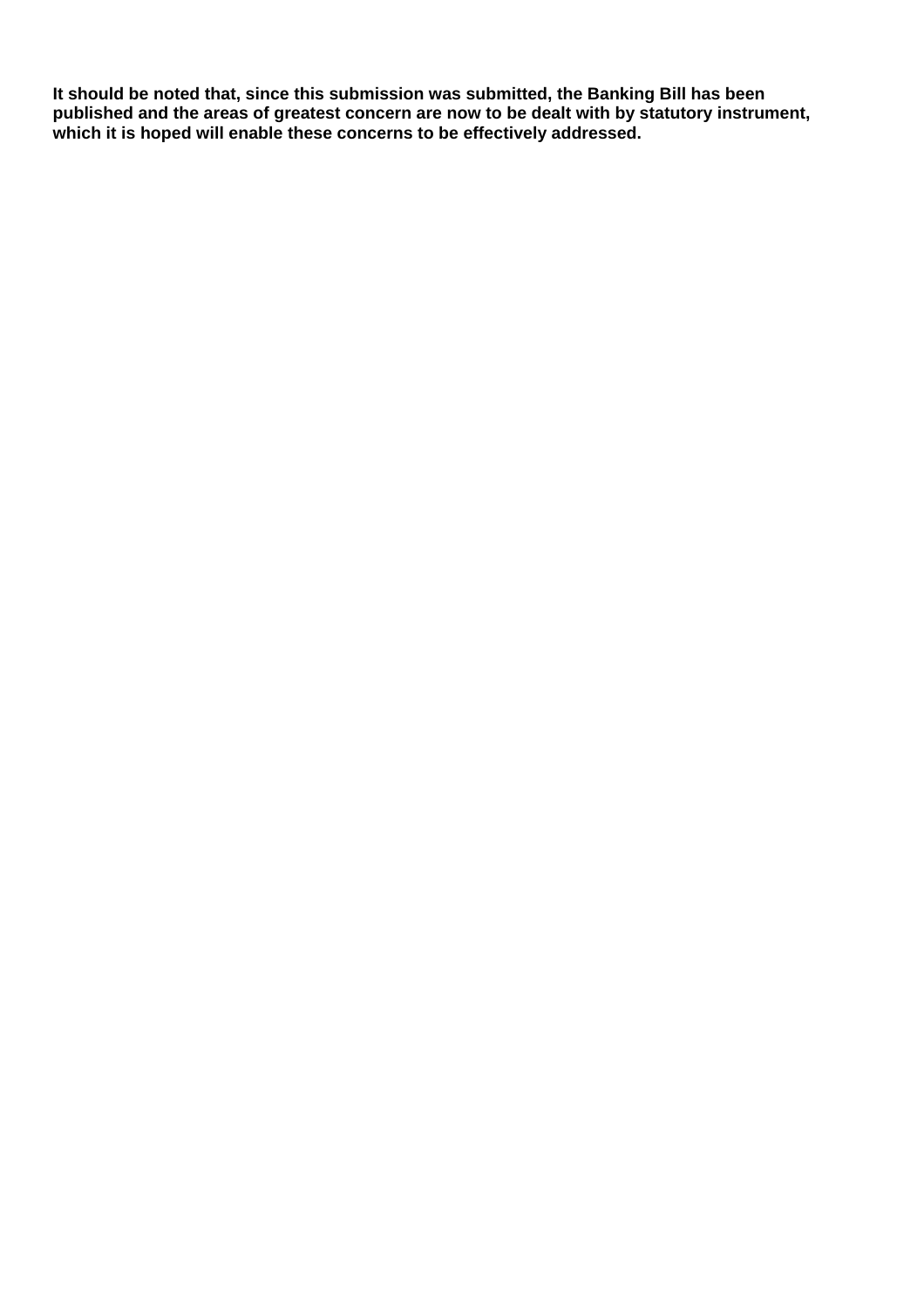

# THE CITY OF LONDON LAW SOCIETY

4 College Hill London EC4R 2RB

Telephone 020 7329 2173 Facsimile 020 7329 2190 DX 98936 – Cheapside 2 mail@citysolicitors.org.uk www.citysolicitors.org.uk

Banking Reform consultation responses Banking Reform Team HM Treasury 1 Horse Guards Road London SW1A 2HQ

**Banking.reform@hm-treasury.gov.uk** 

19<sup>th</sup> September 2008

Dear Sir / Madam

**Response of the Regulatory Law Committee of the City of London Law Society to the consultation document dated July 2008 entitled Financial Stability and Depositor Protection: Special Resolution Regime (the SRR Consultation Paper)** 

This response to the July 2008 Consultation on Financial Stability and Depositor Protection: Special Resolution Regime (**SRR**) is made by the Regulatory Law Committee of the City of London Law Society (**CLLS**). Our comments are limited in scope to those matters within the remit of the Regulatory Law Committee.

The City of London Law Society is the local Law Society of the City of London and represents City solicitors, who make up 15% of the profession in England and Wales. Members of the Regulatory Committee advise a wide range of firms in the financial markets including banks, brokers, investment advisors, investment managers, custodians, private equity and other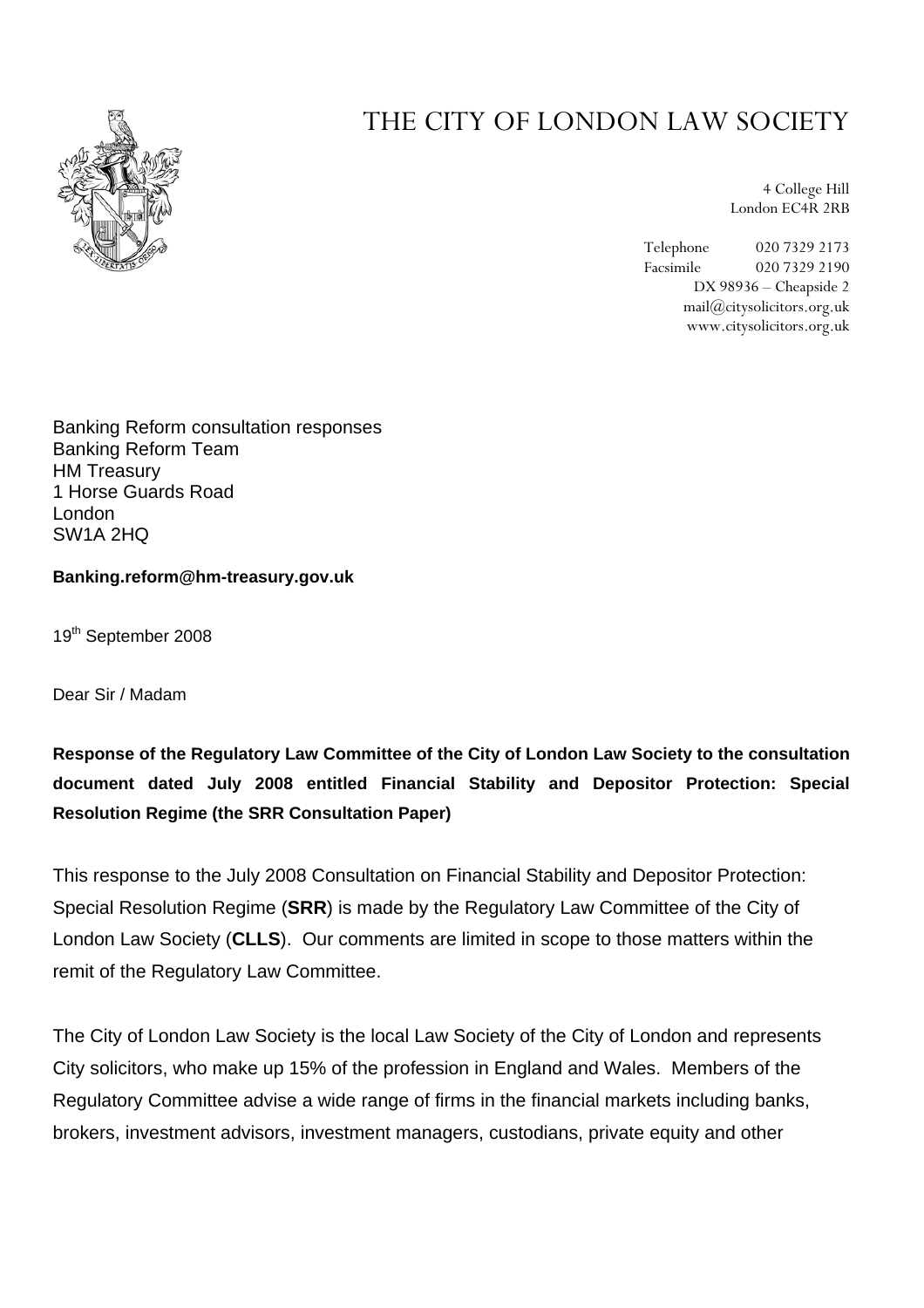specialist fund managers as well as market infrastructure providers such as the operators of trading, clearing and settlement systems.

# **Introduction**

- 1. We refer you to our response (the **First Response**) to the January consultation paper entitled Financial Stability and Depositor Protection: Strengthening the Framework (the **January Consultation Paper**), a copy of which is enclosed with this letter for your convenience. In our First Response, we queried the need for a special resolution regime or special insolvency procedure to deal with a failing bank in light of the proposed changes to the Financial Services Compensation Scheme (the **FSCS**) which, in our view, would achieve many of the expressed objectives of protecting depositors and enhancing public confidence. The concerns we expressed in our First Response still stand and this letter should be read in conjunction with that one. We also note that the Insolvency Committee has written a separate response, which we endorse.
- 2. The expression "Authorities" when used in this letter means the Bank of England, HM Treasury and the Financial Services Authority (**FSA**).

# **Partial Transfers, Netting and Collateral**

- 3. The primary regulatory concerns which the proposed SRR give rise to relate to the impact of the partial transfer options under the SRR. These give rise to potential uncertainty for the regulatory capital treatment of exposures to UK banks following the implementation of the regime. Netting and collateral arrangements are widely used and are a valid means of managing risk. Any effort to override some, but not all, netting arrangements would be a limitation on freedom of contract and would have significant consequences for market participants who use them.
- 4. Banks operate netting and collateral arrangements in order (*inter alia*) to mitigate their regulatory capital requirements. It is essential that these arrangements are enforceable in their entirety if they are to be used for regulatory capital purposes. Banks' ability to manage risk on a net (rather than gross) basis, taking into account the ability to realise collateral and undertake close-out netting is a key part of management of economic, as well as regulatory, capital.
- 5. The SRR as proposed will put limits on netting arrangements to only protect certain so-called qualified financial contracts (**QFC**). In addition, it is suggested that certain collateral arrangements may be overridden by the Authorities. It is feared these limits will create doubt as to the enforceability of existing and new netting and collateral arrangements as elements of the arrangements may or may not fall within the scope of the QFC and collateral safeguards.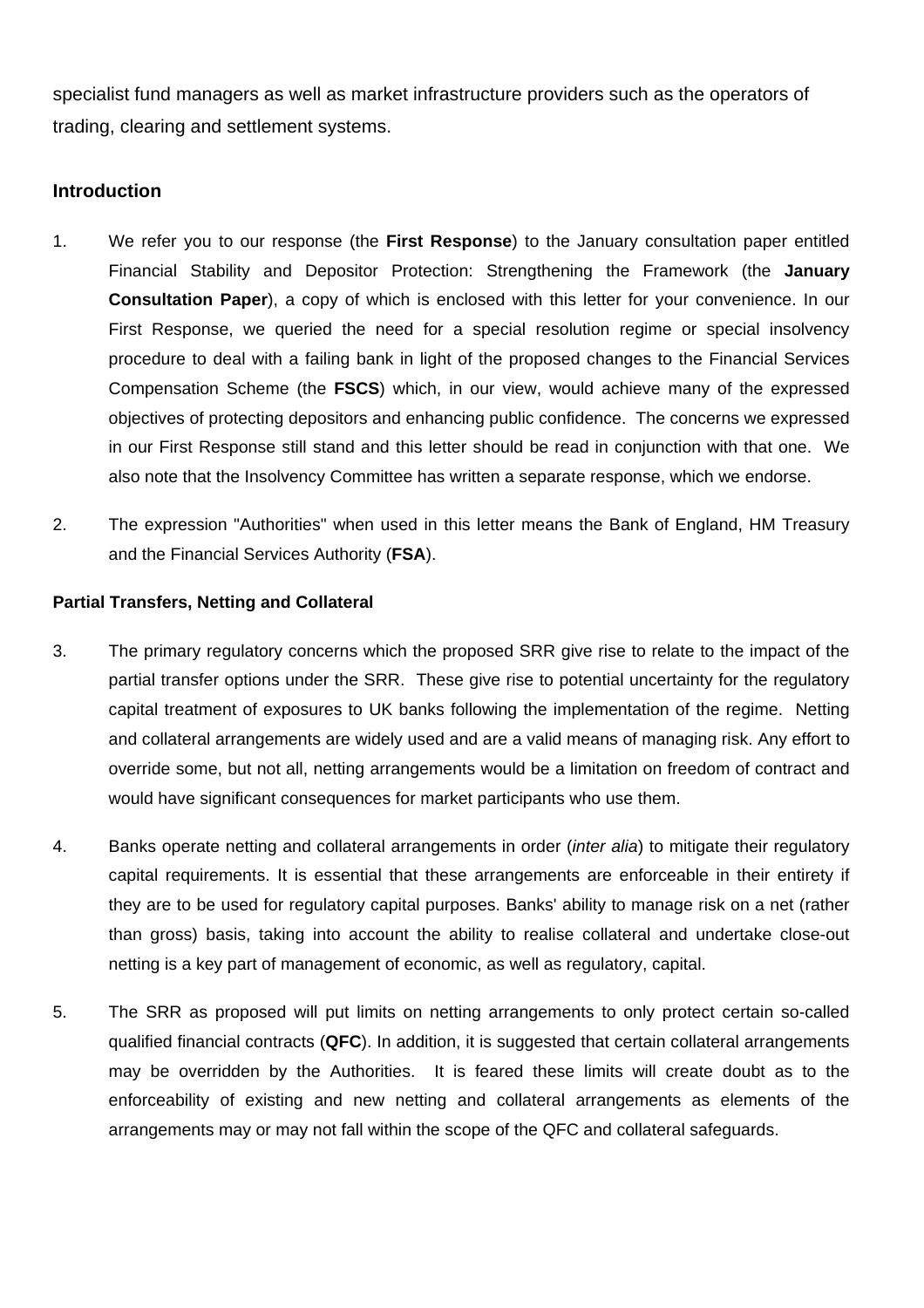- 6. The reason enforceability is key to netting and collateral arrangements is that banks can only manage their credit risk on a net basis if they can be certain of enforcing the arrangements in the event of a default or on insolvency, of the counterparty. Accordingly, there are detailed requirements of enforceability under Basel II (as implemented into EU law by the Directives 2006/48/EEC and 2006/49/EEC (together the Capital Requirements Directive (**CRD**)).
- 7. Netting is recognised in the CRD regime generally as a mitigant of credit risk. The CRD sets out detailed requirements for the recognition of netting and collateral.
- 8. Some of the examples where the requirements specifically provide for netting and collateral arrangements including:
	- Off-balance sheet exposures Part 7 of Annex III of Directive 2006/48/EEC provides that netting arrangements should only be recognised by competent authorities if there is a *'written and reasoned legal opinion to the effect that, in the event of a legal challenge the relevant courts and administrative authorities would find that the credit institution's claims and obligations would be limited to the net sum of their transactions and rights…'*.
	- On balance sheet netting Annex VIII Part 2 Point 3 of Directive 2006/48/EEC provides for on balance sheet netting to be recognised in respect of reciprocal cash balances between a bank and its counterparty, provided that (*inter alia*) the on-balance sheet netting agreement is "*legally enforceable and effective in all relevant jurisdictions, including in the event of the insolvency or bankruptcy of a counterparty*".
	- Credit risk mitigation Directive 2006/48/EEC provides conditions where collateral arrangements will only be recognised if they are legally enforceable (e.g. articles 92(1), 92(4), and 92(5)).
- 9. Failure to comply with these conditions results in the relevant protection not being recognised by the regulatory authorities. Any doubt as to enforceability will affect the certainty of counterparties to UK banks as to their rights on entry of a UK bank into the SRR.
- 10. If the SRR is to be implemented as proposed, it will have a significant effect on the regulatory capital requirements and the legal certainty of netting and collateral arrangements of UK banks. The banking market is a competitive one, for both financial services and in raising funds, and the new regime will certainly make credit relationships with UK banks less attractive, which will lead to the increased cost of those relationships whose enforceability is called into question. We believe that no limits should be placed on netting or collateral arrangements that UK banks may be party to. To the extent that the Authorities consider netting or collateral arrangements inappropriate for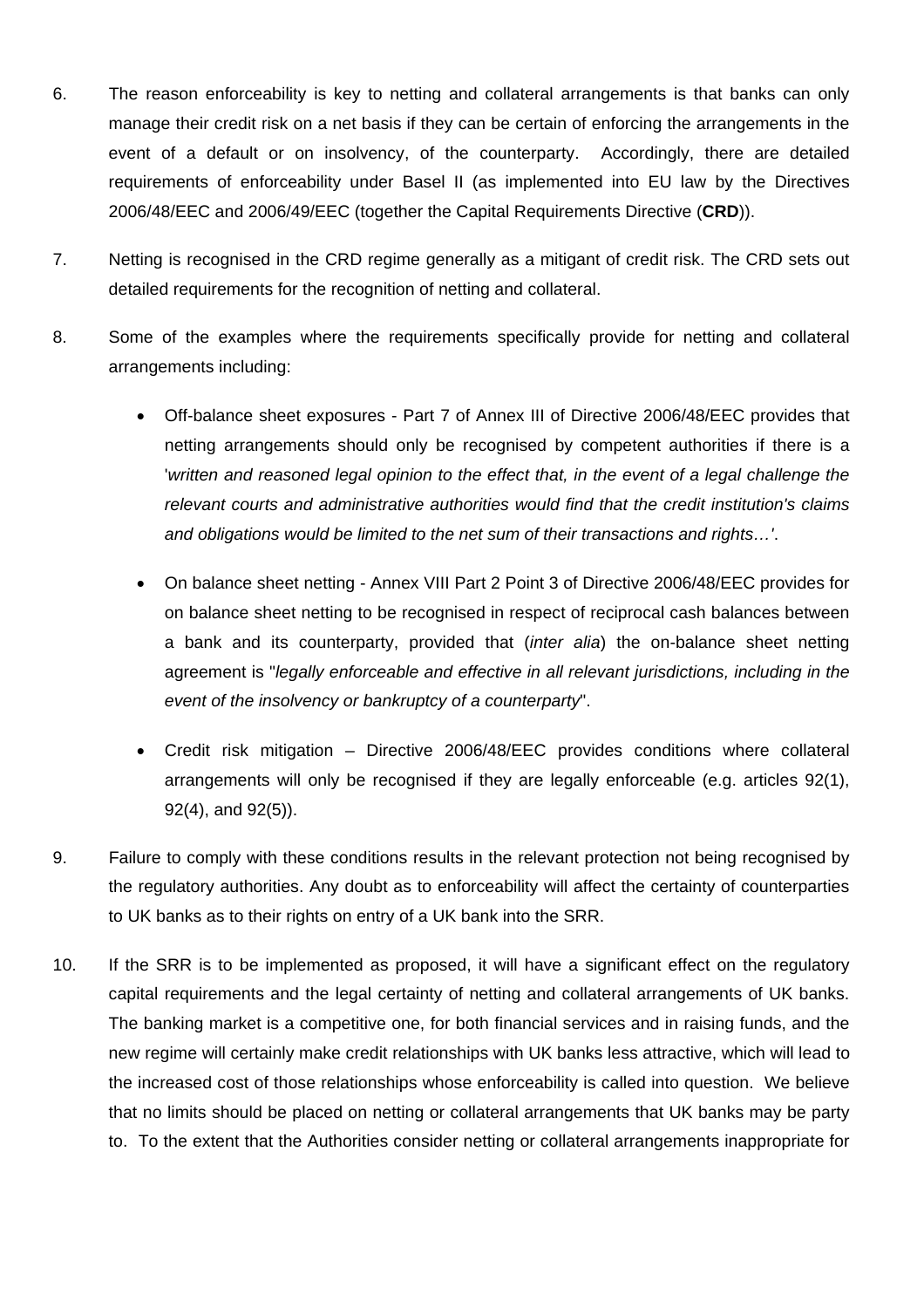UK banks, it would be more proportionate to regulate to prevent UK banks entering into such arrangements than to cast doubt on their enforceability.

11. We are also concerned that no cost-benefit analysis has been undertaken into the likely impact of these proposals.

## **Contractual overrides**

- 12. A related area is the presence of possible overrides to contractual rights. These are found in a number of areas of the SRR proposals - including on transfer of part or all of a business, and in relation to group companies. We are concerned that these overrides currently remain ill-defined and potentially capable of creating or extending regulatory capital exposures which would otherwise terminate. An example is an undrawn liquidity facility in favour of a UK bank. The facility will typically provide that it may not be drawn on in the event of a default or insolvency of the UK bank. A lender will have a reasonable expectation that that provision will be effective. It will also expect that, following introduction of the SRR, it will also provide for the facility not to be capable of being drawn on on the bank entering into the SRR. If it is not made clear that such a provision will be binding on the Authorities, the lender will have to assume that, on the bank entering the SRR, it may be obliged to make payment under the facility. This would be likely to significantly affect the lender's willingness to enter into the facility. It will also be likely to affect the regulatory capital requirements of the lender (assuming it is regulated), as its exposure at default will be increased.
- 13. Similar concerns arise in relation to the general override suggested in the first July consultation (question 3.1) and the group override suggested in chapter 5 (question 5.9). It is essential that there be clarity on these points.

#### **Large exposures**

14. A related area is large exposures regulation. The prospect of transfer of shares, or of part or all of a business to a private sector purchaser raises the possibility of breaches of large exposures requirements of regulated counterparties through circumstances beyond their control. We believe that regulatory forbearance will be necessary on the part of the FSA and other regulators when dealing with such issues. The non-statutory Code should reflect this position.

#### **Dual regulation**

15. We would also raise a point around the importance of avoiding dual regulation. While we endorse the split in responsibilities as between the Authorities in the run-up to, and execution of, the SRR, there is a clear risk that as a bank goes through the close and continuous supervision process a bank will find that it is involved with both the Bank of England and the FSA. We believe that dual